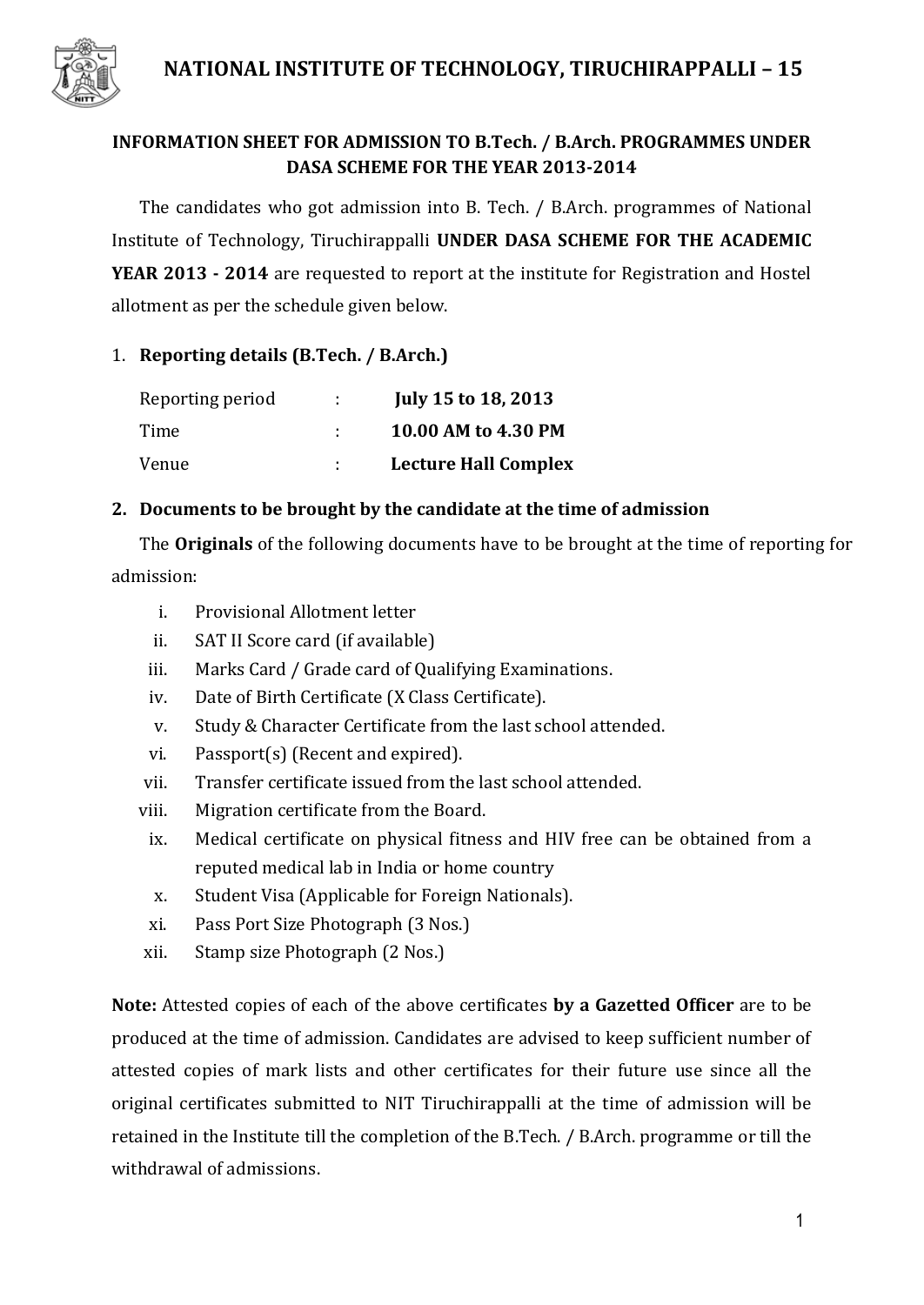*Candidate must be present in person along with parent / authorized guardian for taking admission at NIT Trichy. Admission in absentia (proxy) will not be allowed even on medical grounds. If the candidate does not report on the above mentioned date and time, his/her admission is likely to be cancelled.* 

#### 3. **Fee to be paid at the time of admission.**

| Institute                                        |   |                                                                                                       |
|--------------------------------------------------|---|-------------------------------------------------------------------------------------------------------|
| <b>DASA</b> candidates                           |   | <b>Other than SAARC Countries</b>                                                                     |
|                                                  |   | Rs.8,800/- (Other than Tuition fee US \$7000 paid at NITK)                                            |
|                                                  |   | <b>For SAARC Countries</b><br>Rs.8,800/- (Other than Tuition fee US \$3500 paid at NITK)              |
|                                                  |   | (Demand Draft drawn in favour of "THE DIRECTOR, NIT,<br>TIRUCHIRAPPALLI", payable at Tiruchirappalli) |
| Hostel*                                          |   |                                                                                                       |
| <b>DASA</b> candidates                           | ÷ | Rs.19,700/- (Demand Draft drawn in favour of "The Chief"                                              |
|                                                  |   | Warden, NIT, Tiruchirappalli", payable at Tiruchirappalli)                                            |
| $\sim$ $\sim$ $\sim$ $\sim$ $\sim$ $\sim$ $\sim$ |   |                                                                                                       |

\* Under Revision

### *Note: Candidate shall bring two separate Demand drafts (one for Institute fee and other for Hostel fee)*

### 4. **General Information**

i. **Hostel Facilities:** Separate Hostel facilities are available for boys and girls.

### ii. **Banking facility:**

State Bank of India (Branch Code: 1617) and Canara Bank (Branch Code: 3314) branches are functioning in NITT, Campus with ATM facilities.

### iii. **Location of the Institute:**

NIT-Trichy is located about 22 km from Tiruchirappalli Junction / Central Bus stand on the Trichy-Thanjavur Highway. Trichy is also well-connected to the other cities of Tamil Nadu, southern Karnataka and Kerala through private charter buses. One can get buses from Trichy to almost any part of the state, due to its geographical location in the center of Tamil Nadu. The central bus station runs long distance services to major cities of the State and South India such as Chennai, Madurai, Coimbatore, Bangalore, Erode, Thiruvananthapuram and Tirupathi. The simplest and most economical way to reach NIT-Trichy is by bus. Any city Bus at Tiruchirapalli Junction will take you to the central bus stand. Board Thanjavur bound mofosil or route bus. The journey time from Trichy will be around 40 minutes. The executive way of reaching NIT-Trichy will be hiring a